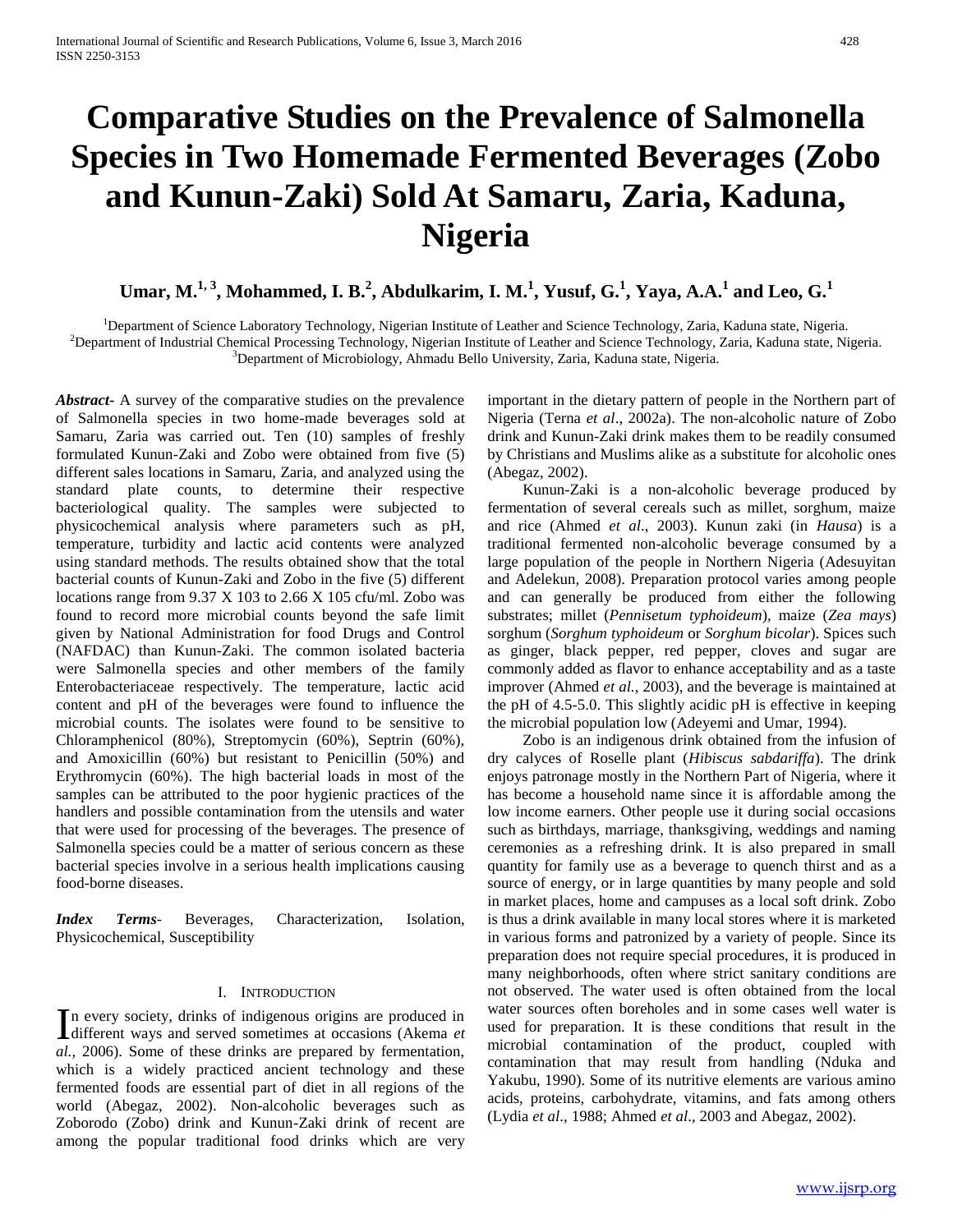Food is a substrate for the growth and proliferation of microbes, Kunun-Zaki and Zobo being foods cannot be exceptions. The type of microorganism present in food and the environmental conditions are also very important in the consideration of food quality. However, the food determines what microbe can or cannot grow. Nutrients of a food play an important role in the kinds and number of microorganisms that grow on it because of the great organic compound in food and the numerous kinds of microorganisms that can decompose them. Many chemical changes are possible and many kinds of products are yielded. However, like any other non-alcoholic locally, brewed drinks, the presence of microbial contaminant is not always underestimated due to the unhygienic condition of preparation, hence, microbial isolates reportedly associated with these drinks include, *Lactobacillus* species, *Leuconostoc* species, *Bacillus* species, *Staphylococcus* species, *Candida* species and *Saccharomyces* species. Others include *Salmonella*, Enterobacteria species and *Clostridium* species (Terna *et al.,* 2002a).

 Food spoilage is a major concern throughout the world. It can occur at any point in the food production process, growth, harvesting, transport, storage or final preparation. Spoilage can also occur if foods are not stored properly. When fungi grow in foods, especially cereals and grains, they produce important diseases causing chemicals, including aflatoxins and fumonisins (carcinogens) to contaminate the food. Microorganisms usually grow rapidly and can make an attractive and appealing food becomes sour, off-flavour and poisonous. This leads to visible changes which include changes in color, change in texture and change in smell (Adeyemi and Umar, 1994).

 Kunun-Zaki and Zobo are liable to microbial spoilage if not adequately stored and could act as an important medium for the transmission of pathogenic microorganisms. Many organisms can use the carbohydrate content for their fermentation processes producing undesirable changes in them. The sugar used as a sweetening agent could also contribute to these changes. The microorganisms can be in dormant or semi-metabolic changes, but others are of public health significance since the microbes may be potential pathogens or can produce toxins in food, which can cause illness to consumers (Nduka and Yakubu, 1990). The most common food poisoning in the United State is the consumption of an enterotoxin produced by certain strains of Staphylococcal intoxication, which stands worldwide out as one of the main foodborne diseases with a frequency in incidents of microbiological origin second only to Salmonellosis (Lydia *et al*, 1988) currently, more than one-third of the reported cases of food poising in the United State is caused by Salmonellae. According to the Centers for Disease Control and prevention (CDC, 2008), more than 40, 000 cases of Salmonellosis are reported each year, but because most cases go unreported and it is estimated that between 400,000 and 4,000,000 may occur annually (Norcross and Post, 2000). They also reported that about 18000 hospitalizations in developing countries such as Nigeria and 500 deaths are associated with salmonellosis.

 Salmonellosis is a very important public health hazard often resulting in high global mortality rate. In Samaru Local Government Zaria, community, it is second most prevalent diseases after Malaria ones (Amusa *et al.*, 2005).

 Salmonellosis is a classic food-borne disease relative importance of *S. enteritidis*. Salmonellosis not only infects humans but also many food animals such as poultry, pigs and cattle from which humans can be directly infected (CDC, 2007). Some ingredients, such as sweetening agents and spices have been used for long, as food additives to provide distinctive flavours for foods and beverages around the world (Norcross *et al*., 2000). However, the spices have been found to have contaminant and from investigation, ginger was found to be the most contaminated and red pepper the least, with total aerobic plate counts of  $9.5 \times 10^6$  g<sup>-1</sup> respectively. Sugar also a food additive available in the market containing from very few to several organisms per gram, most bacteria spores cannot grow on them, but when moisture has been absorbed there is a change for microbial spoilage and is thus a source of contamination in food. Ice is contaminated with microorganism and when used to maintain coolness in food acts as a source of contamination upon melting. The water used in food processing is also a source of contamination of the food as natural flora, but also microorganism from soil and possibly from animals or sewage. Food can also be contaminated from air and packaging from contamination with dust or other sources of microorganisms like equipment during handling (Terna *et al*., 2002a).

 Global estimates of salmonellosis ranges from 200 million cases to 1.3billion cases with an estimated annual death toll of 3million people. The serovars responsible for enteric fever *typhi* and *paratyphi* account for 6-20 million eases and 200,000 deaths annually, especially in the tropics including Nigeria (CDC, 2007).

 In general, infections caused by Salmonella causes great economic losses in both developed and developing countries. In developed countries like America Salmonellosis is also considered to be the most important problem threatening public health (CDC, 2007). This problem has been estimated to cost the American government nearly one billion dollars annually. In many developing countries, typhoid fever remains an important public health problem, with 16.6m cases and 600.000 deaths annually. For Salmonella to cause infection in the host, it has to overcome the host immune factors which include gastric acidity, normal intestinal micro-flora and local intestinal immunity. Where the organism is able to overcome the host factors enteric fever may result (CDC, 2007).

 The severity of salmonellosis, which may result in death for some individuals means that manufacturers need to detect contamination before food is released for sale. The result of fermented drinks being associated with salmonella outbreak, which must be swallowed in order to set up an infection, is still a matter for debate (Ahmed *et al.,* 2003).

 There is no regulation on the preparation of these foods despite the wide patronage of the people. The near breakdown of basic infrastructure such as potable water and light often results in poor preparation and storage conditions in the processing of these drinks. It is imperative that a study that focuses on the microbial quality of these drinks might help to determine their safety for consumption in our immediate environment and the nation at large. It might also provide decision makers with information that will help to initiate necessary standards for these and other indigenous drinks that have found their ways to the Nigerian markets. It might also help Nigerians in making choices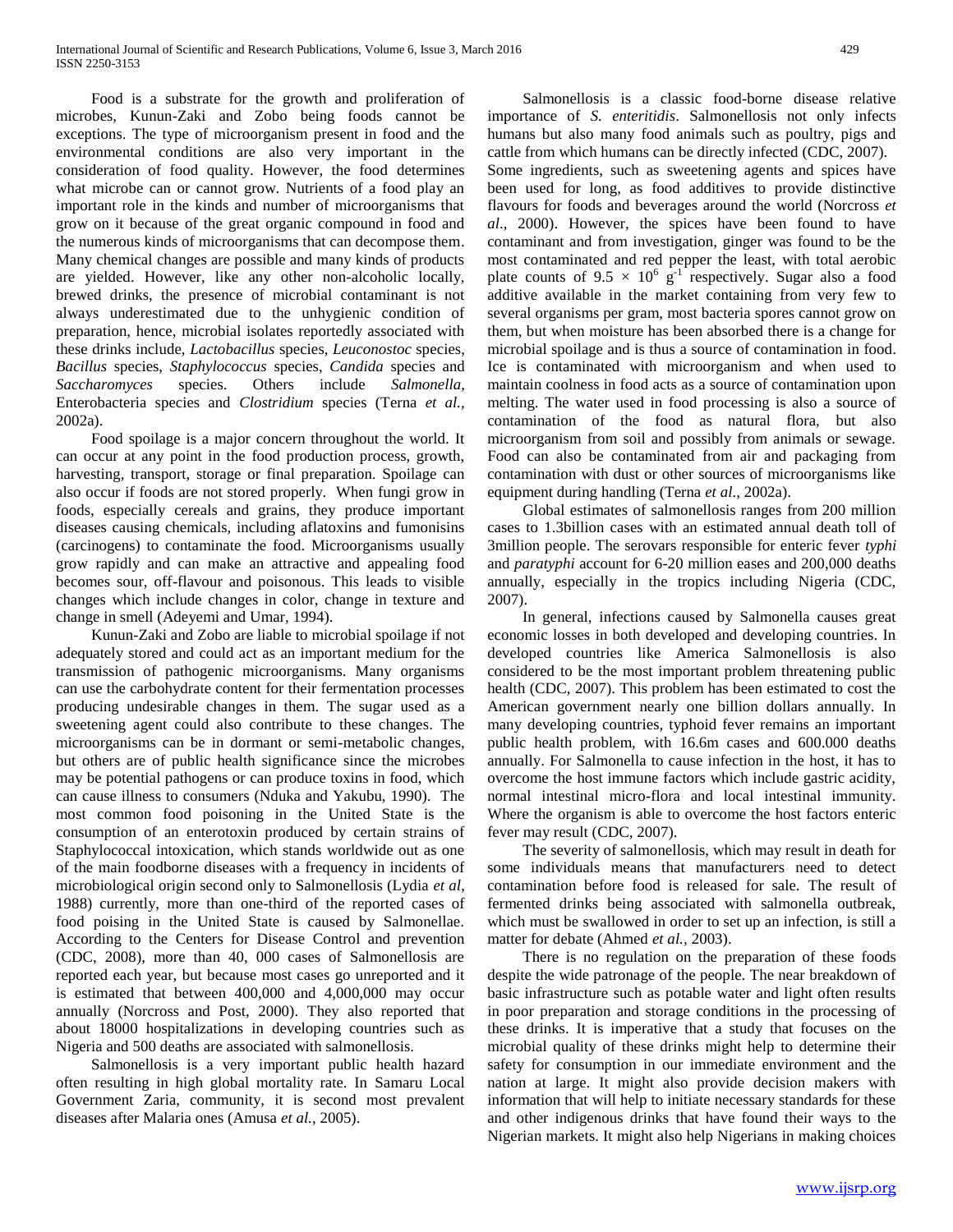as to the drinks they patronize. The study is however not intended to put out local producers of these drinks by revealing their unhygienic practices, but to help them with knowledge of their products and ultimately lead to improvement in their processing methods.

 The aim of this research work is to compare the prevalence of Salmonella species in two home-made beverages (Zobo and Kunun-Zaki) marketed by various retail outlets in Samaru, Zaria, Kaduna state, with view to determine the physicochemical property of the drinks, and to determine and compare the bacteriological density or microbial loads of the two drinks with standard given by the National Agency Food and Drugs and Administration Control (NAFDAC). The survey was designed to isolate and biochemically characterize Salmonella species, and to subject the isolates to antibiotic susceptibility test.

#### II. MATERIALS AND METHODS

 A total of ten (10) samples, 5 of each of Zobo and Kunun Zaki were aseptically and randomly collected by direct purchase from the retail points in various locations within Samaru, Zaria, Kaduna state, Nigeria. The samples were kept in a sterile and non-pyrogenic polythene bag and immediately transported to the Veterinary Medicine Laboratory, Ahmadu Bello University, Zaria for analysis.

#### *A. Physicochemical analysis of Zobo and Kunun Zaki*

 The physicochemical qualities of the samples were determined using the methods described by Ademoranti (1996) and Sadiq and Malami (2009). The parameters determined include: pH, temperature, Lactic acid contents and turbidity of the two beverages.

#### *B. Determination of pH*

 This was determined using pH meter 3015, Jenway®, U. K. Ten milliliter of the sample was placed in a beaker. A buffer solution was used to zero and calibrate the pH meter. Then the electrode of the pH meter was inserted into each of the samples and the pH readings were taken.

#### *C. Determination of temperature*

 The temperature was determined at the point of sample collection. This was done by dipping the bulb of mercury-inglass thermometer into the beverages and the readings were recorded.

#### *D. Determination of turbidity*

 The beverage samples were subjected to Atomic absorption spectrophotometry. This was determined using Vanadomolybdophosphoric acid colorimetric method. The dilutions of the stock solution of the beverages were used for the preparation of standard calibration solutions. Then 100cm<sup>3</sup> of the samples were digested with concentrated HCl and  $HNO<sub>3</sub>$  in a ratio of 3:1, filtered and diluted to  $250 \text{cm}^3$  with distilled water. A blank solution was prepared by treating  $100 \text{cm}^3$  of distilled water in the same manner. The intensity of the yellow colour was measured using spectrophotometer at 490nm as adopted by Rabah and Ibrahim (2010).

#### *E. Determination of lactic acid*

 A mass of 10g was weighed out of the beverages and added into a conical flask. About 30 ml of distilled water was added to the sample and mix well by shaking. This was followed by the addition of 5 drops of Phenolpthalein indicator. The burette was filled with 0.1 M Sodium hydroxide solution. The solution was titrated until it retains a very slight pink tinge after mixing. After which the volume of sodium hydroxide used was recorded. The titration for each sample was repeated three times, and the percentage of lactic acid in the sample was calculated using the equation below:

$$
\% \text{ acid} = \frac{(ml \text{ of NaOH used}) * (conc. \text{ of NaOH}) * 0.09 * 100}{wt. \text{ of sample used}}
$$

## **2.3 Sample processing**

 The collected samples were diluted serially on arrival to the laboratory. The samples were mixed gently, and a quantity of 1ml was aspirated using a sterile pipette and dispensed into a test tube containing 9ml buffered peptone water. The solution was mixed to make a dilution of  $1:10$  or  $10^{-1}$ . A volume of 1ml from the dilution of 1:10 was aspirated and transferred into another test tube containing 9ml of buffered peptone water using a different sterile syringe to make a dilution of 1:100 or  $10^{-2}$ . The procedure was repeated for the third test tube containing 9ml buffered peptone water to make a dilution of 1:1000 or  $10^{-3}$  as adopted by APHA (1999).

# **2.4 Mesophilic aerobic plate count**

 An aliquot of 0.1ml of the dilution from each diluent was transferred into each of the correspondingly marked duplicate Petri dishes. A quantity of about 15ml of an already prepared molten Salmonella-shigella agar (SSA) was poured into each correspondingly marked Petri dish within 15 minutes from the time of original dilution. The molten Salmonella-shigella agar (SSA) was mixed with the inoculums uniformly, after which it was allowed to solidify. The prepared Petri dishes were incubated in inverted position at  $30^{\circ}$ C for 72 hours. Following incubation, the number of colonies was counted using colony counting chamber, and the colony forming unit per ml was calculated. The colonies formed on Salmonella-Shigella agar (SSA) plates were determined by multiplying the number of colonies with a reciprocal of the dilution factor divided by the volume of the inoculum to quantify the total number of the organisms using the equation:

$$
CFU/ML = \frac{No. of colonies \times \frac{1}{DF}}{volume of inoculum}
$$
 (Where DF = Dilution factor)

# **2.5 Biochemical characterization of the isolated salmonella species**

 The following biochemical tests were employed to further characterize the suspected Salmonella isolates.

#### *A. Indole Test*

 This used to determine the ability of an organism to split amino acid tryptophan to form compound indole. The tryptophan was inoculated with an emulsified isolated colony of the test organism in tryptophan broth. The set up was incubated at a temperature of  $37^{\circ}$ C for 24hrs after which a 0.5ml of Kovac's reagent was added to the broth culture. The Indole reagent retained its yellow colour indicating a negative test. While a positive reaction was determined by the development of a red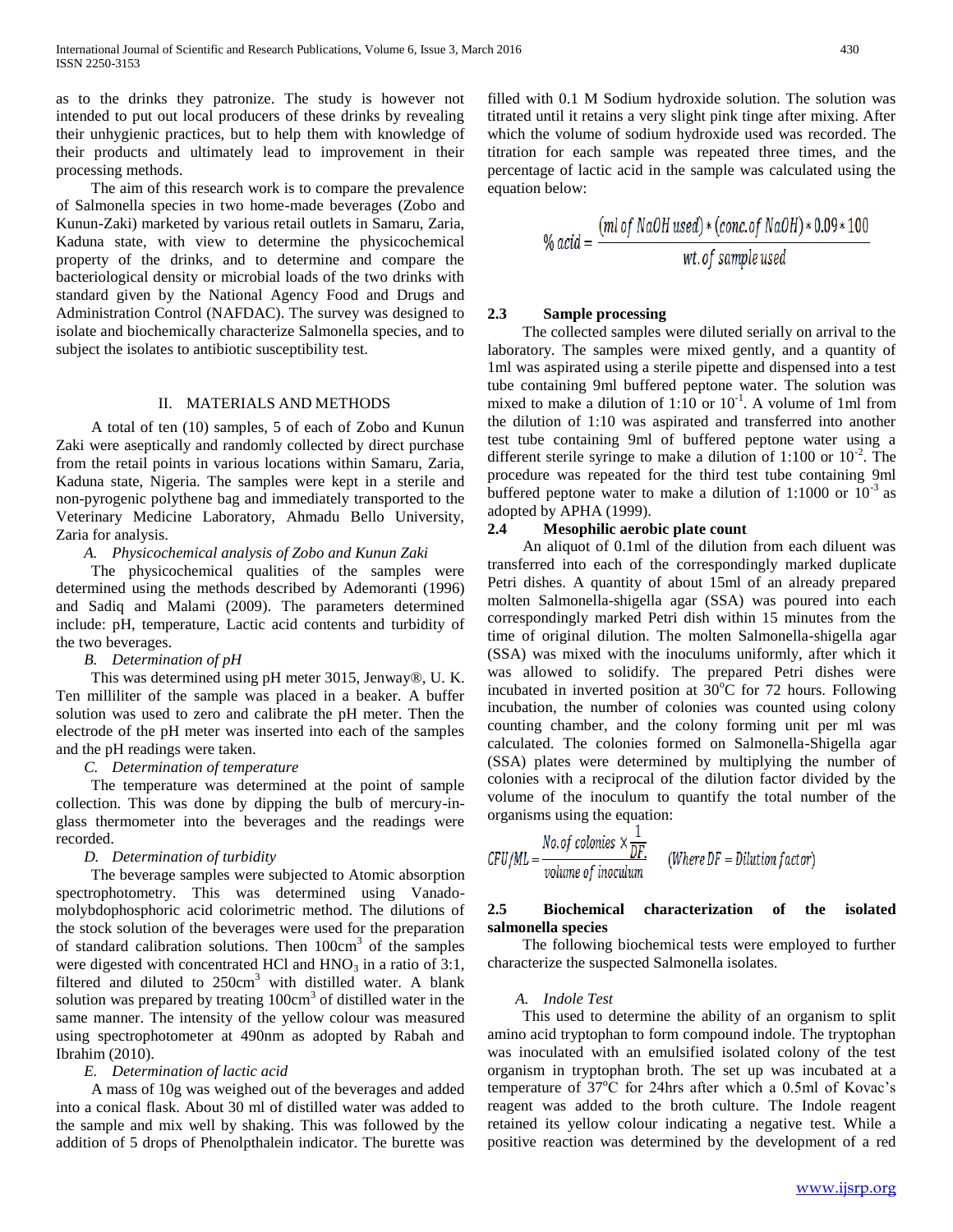colour on the reagent layer floating above the broth within one minute (Cheesbrough, 2000 and Umar *et al.,* 2015).

### *B. Citrate Utilization Test*

 Inoculation needle was used to inoculate Simmon's citrate agar slant prepared in a bijou bottle, and incubated at  $37^{\circ}$ C for 24 to 72 hours. The development of a deep blue colour indicated positive reaction, while negative results indicated no change in colour (Cheesbrough, 2000).

#### *C. Methyl Red-Voges Proskauer Test*

 About 5ml of MR-VP broth were inoculated and incubated for 48 hours at 37°C, after the period of incubation, 1ml of the broth was transferred to a small serological test tube and 2 drops of methyl red was added. Following the addition of the indicator, a red colour signifies positive methyl red test. While a yellow colour signifies a negative test. A heavy inoculum of the test organism was inoculated into Voges-Proskauer medium contained in different test tubes. The tubes were incubated at  $37^{\circ}$ C for 48 hours. After which 0.5ml of alpha naphthol was added, followed by 0.5ml of 40% KOH. It was then agitated and allowed to stand for 30 minutes; a red to pink colour signifies a positive test (Cheesbrough, 2000; and Umar *et al.,* 2015).

# *D. Triple Sugar Iron Test*

 The triple sugar iron was made in such a way that there are slant and the butts. With a sterilized straight inoculation needle, the isolate colony was picked from the solid media and stabbed the TSI up to the butt and then streaked the surface of the agar slant. The cap was left loose and incubated at a temperature of  $37^{\circ}$ C for 24 hours. After the incubation, black precipitates were observed on the TSI, and also reddish or yellow colourations signifies acidic or basic utilization. The black of the butt indicate hydrogen sulphide is produced  $(H<sub>2</sub>S)$ , whereas gap spacing of the medium signifies gas formation (Cheesbrough, 2000). The development of black precipitate and gas at the butt indicated the presence of Salmonella species.

#### *E. Urease Utilization Test*

 The inoculation needle was used to inoculate a urease agar heavily over the entire surface of the slant. The cap of the bottle was loosened and it was incubated overnight at  $35^{\circ}$ C -  $37^{\circ}$ C. Urease-positive cultures produced an alkaline reaction in the medium (pinkish-red color). While, urease negative test retained the color of the medium which is a pale yellowish-pink (Cheesbrough, 2000).

#### *F. Motility Test*

 Inoculated needle was used to inoculate a motility agar by stabbing about two thirds down and they pull the needle up in the same path. It was incubated at  $37^{\circ}$ C for 24-48 hours. The appearance of cloudy tube with organisms spread over the top of the media indicated motile, while non-motile organisms grew along the streak line only, the media showed no cloudy appearance (Cheesbrough, 2000).

#### **2.6 Antibiotic Susceptibility Test**

 The Kirby-Bauer method was employed for the antibiotic susceptibility testing. Susceptibility to antibiotic agents was determined by using the disk diffusion method. From the nutrient agar plate, bacterial colonies were transferred into McCartney bottles containing sterile normal saline to obtain bacterial density of 3×108 organism per milliliter as determined by McFarland standard scale number 1. The culture was streaked uniformly onto freshly prepared Nutrient agar plates using disposable sterile swabs. The plates were allowed to dry briefly, and then the discs of multiple antimicrobials were mounted on the surface of the streaked inoculum. The plates were incubated at 37°C for 24 hours. The culture plates were examined for evidence of inhibition. A meter rule was used to measure the zones of growth inhibition (Cheesbrough, 2000, Bauer *et al.,* 2006 and Umar *et al.,* 2015). The isolates were recorded as sensitive or resistant to the antibiotics by comparing with value recommended standard charts given by NCCLS (1990 and 2008).

# III. RESULTS

 Table 1 shows the physicochemical analysis of Zobo and Kunun-Zaki. Physicochemical parameters such as pH, Temperature, Turbidity and lactic acid content were tested. Predominant pH in all the samples was said to be acidic with a temperature range of  $18-24^{\circ}$ C. Zobo showed high lactic acid content compared to Kunun-Zaki.

 Table 2 shows the comparison of microbial loads between the isolates and NAFDAC standard  $(1 \times 10^5 \text{ c} \text{fu/ml})$ . The average microbial load of the beverages that is Kunun-Zaki and Zobo range from  $10^3$  to  $10^4$  cfu/ml, with samples  $Z_1$  and  $Z_5$  accounting for counts greater than  $10^5$  cfu/ml.

 Table 3 shows the biochemical characterization of the salmonella isolates in relation to NCCLS guidelines.

 Table 4 shows the antibiotic sensitivity profile of the isolated salmonella species from Zobo samples.

 Table 5 shows the antibiotic sensitivity profile of the isolated salmonella species from Kunun-Zaki samples.

| <b>Samples</b> | pH Analysis | Temperature<br>Analysis $(^{\circ}C)$ | Turbidity (FAU) | Lactic Acid $(\% )$ |
|----------------|-------------|---------------------------------------|-----------------|---------------------|
| $K_1$          | 2.19        | 24                                    | 14801           | 0.002               |
| $K_2$          | 2.29        | 18                                    | 11440           | 0.002               |
| $K_3$          | 2.24        | 24                                    | 15808           | 0.002               |
| $K_4$          | 2.47        | 20                                    | 6897            | 0.002               |
| $K_5$          | 2.23        | 23                                    | 18840           | 0.002               |

**Table 1: Physicochemical Analysis of Zobo and Kunun-Zaki**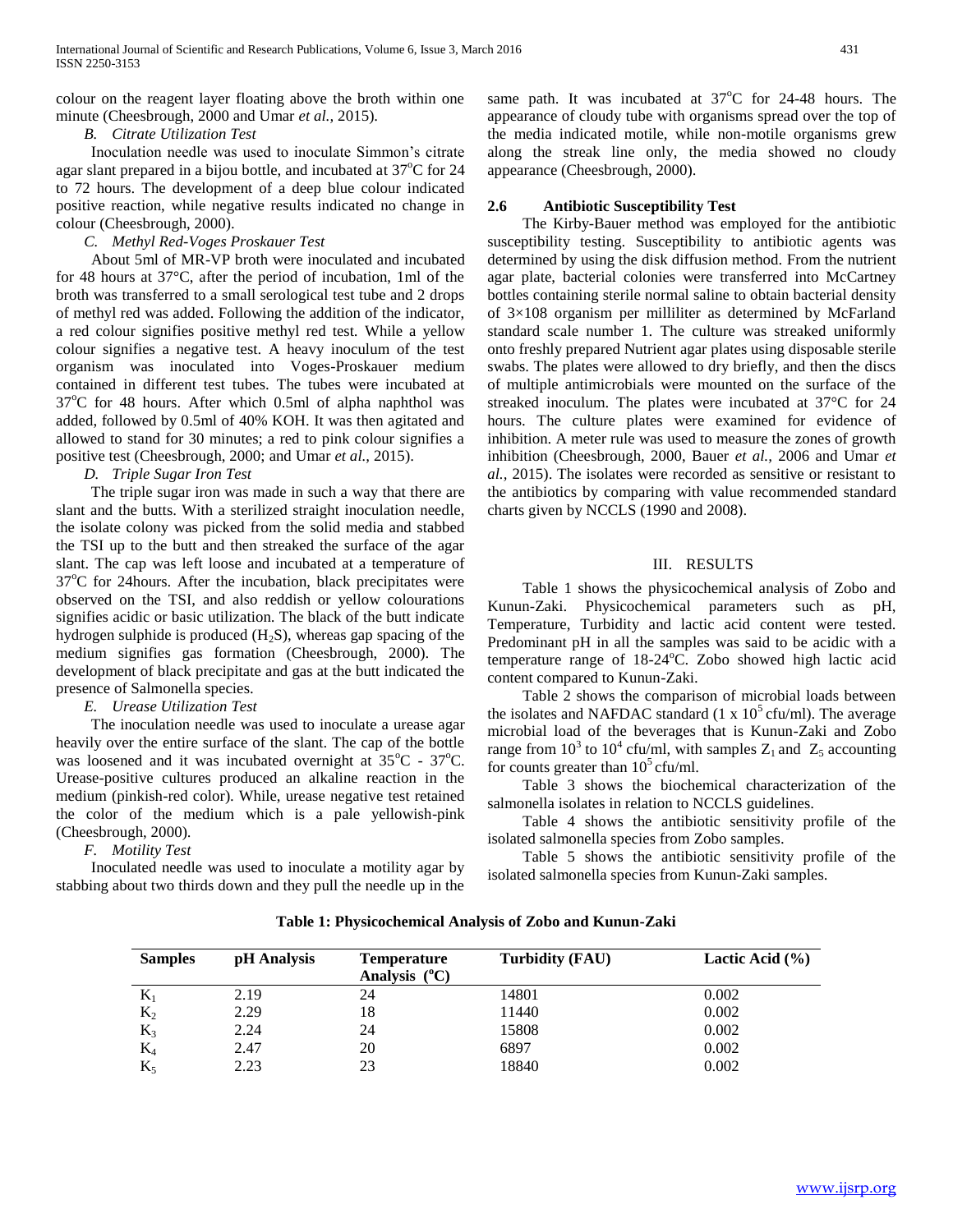International Journal of Scientific and Research Publications, Volume 6, Issue 3, March 2016 432 ISSN 2250-3153

| $\mathbf{z}$  | 3.95 | 24 | 4428 | 0.005 |
|---------------|------|----|------|-------|
| $Z_2$         | 2.27 | 23 | 306  | 0.005 |
| 7<br>$\sim$ 3 | 2.47 | 19 | 3375 | 0.005 |
| 7<br>4        | 4.00 | 24 | 4329 | 0.005 |
| $Z_5$         | 3.77 | 24 | 6147 | 0.005 |

Key: FAU=Formazin attination unit, K=Kunun-Zaki, Z=Zobo

| Table 2: Comparison between the microbial loads and NAFDAC Standard |
|---------------------------------------------------------------------|
|---------------------------------------------------------------------|

| <b>Samples</b>    | <b>Average Microbial Load (cfu/ml)</b> | <b>NAFDAC</b><br>(cfu/ml) | <b>Standard</b> | <b>Remark</b> |
|-------------------|----------------------------------------|---------------------------|-----------------|---------------|
| $K_1$             | $1.96\times10^{4}$                     | 10 <sup>5</sup>           |                 | Safe          |
| $K_2$             | $5.45 \times 10^{4}$                   | 10 <sup>5</sup>           |                 | Safe          |
| $K_3$             | $9.37\times10^{3}$                     | 10 <sup>5</sup>           |                 | Safe          |
| $K_4$             | $6.5 \times 10^{4}$                    | 10 <sup>5</sup>           |                 | Safe          |
| $\mathrm{K}_5$    | $4.93\times10^{4}$                     | 10 <sup>5</sup>           |                 | Safe          |
| $\mathbf{Z}_1$    | $2.66 \times 10^5$                     | 10 <sup>5</sup>           |                 | Not Safe      |
| $\frac{Z_2}{Z_3}$ | $9.7 \times 10^{3}$                    | 10 <sup>5</sup>           |                 | Safe          |
|                   | $6.5 \times 10^{4}$                    | 10 <sup>5</sup>           |                 | Safe          |
| $Z_4$             | $1.0\times10^{4}$                      | 10 <sup>5</sup>           |                 | Safe          |
| $Z_5$             | $1.18\times10^{5}$                     | 10 <sup>5</sup>           |                 | Not Safe      |

Key: K=Kunun-Zaki, Z=Zobo

# **Table 3: Biochemical characterization of the Salmonella species isolated from both Zobo and Kunun-Zaki**

| <b>Samples</b>      | Indole | MR  | <b>Voges</b><br><b>Proskauer</b> | <b>Citrate</b> | <b>TSI</b>   | <b>Urease</b>            | <b>Motility</b> | <b>Inference</b>                  |
|---------------------|--------|-----|----------------------------------|----------------|--------------|--------------------------|-----------------|-----------------------------------|
| K1                  | $+$    | $+$ |                                  | $+$            | K/A          | —                        | Non motile      | Salmonella is suspected           |
| K2                  |        | $+$ |                                  | $^{+}$         | K/A (Weak)   | $\qquad \qquad -$        | Motile          | Salmonella<br>species<br>Isolated |
| K3                  | $+$    | $+$ |                                  | $^{+}$         | $A/A + Gas$  | $+$                      | Non motile      | Salmonella is suspected           |
| K4                  |        |     | $^{+}$                           | $^{+}$         | $K/A$ (Weak) | $\qquad \qquad -$        | Motile          | Salmonella is suspected           |
| K <sub>5</sub>      |        | $+$ |                                  | $+$            | K/A (Weak)   | $\overline{\phantom{m}}$ | Motile          | Salmonella<br>species<br>Isolated |
| Z1                  |        | $+$ |                                  | $^{+}$         | $K/A$ (Weak) | $\qquad \qquad -$        | Motile          | Salmonella<br>species<br>Isolated |
| Z2                  |        | $+$ |                                  | $^{+}$         | $A/A + Gas$  | $+$                      | Non motile      | Salmonella is suspected           |
| Z <sub>3</sub>      |        | $+$ |                                  | $^{+}$         | K/A (Weak)   | $\qquad \qquad -$        | Motile          | Salmonella<br>species<br>Isolated |
| Z4                  | $+$    |     | $^{+}$                           | $^{+}$         | K/A          |                          | Non motile      | Salmonella is suspected           |
| Z <sub>5</sub>      | $+$    | $+$ |                                  | $^{+}$         | K/A (Weak)   | $\qquad \qquad -$        | Motile          | Salmonella is suspected           |
| Key: MR= Methyl Red |        |     |                                  |                |              |                          | (NCCLS, 2008).  |                                   |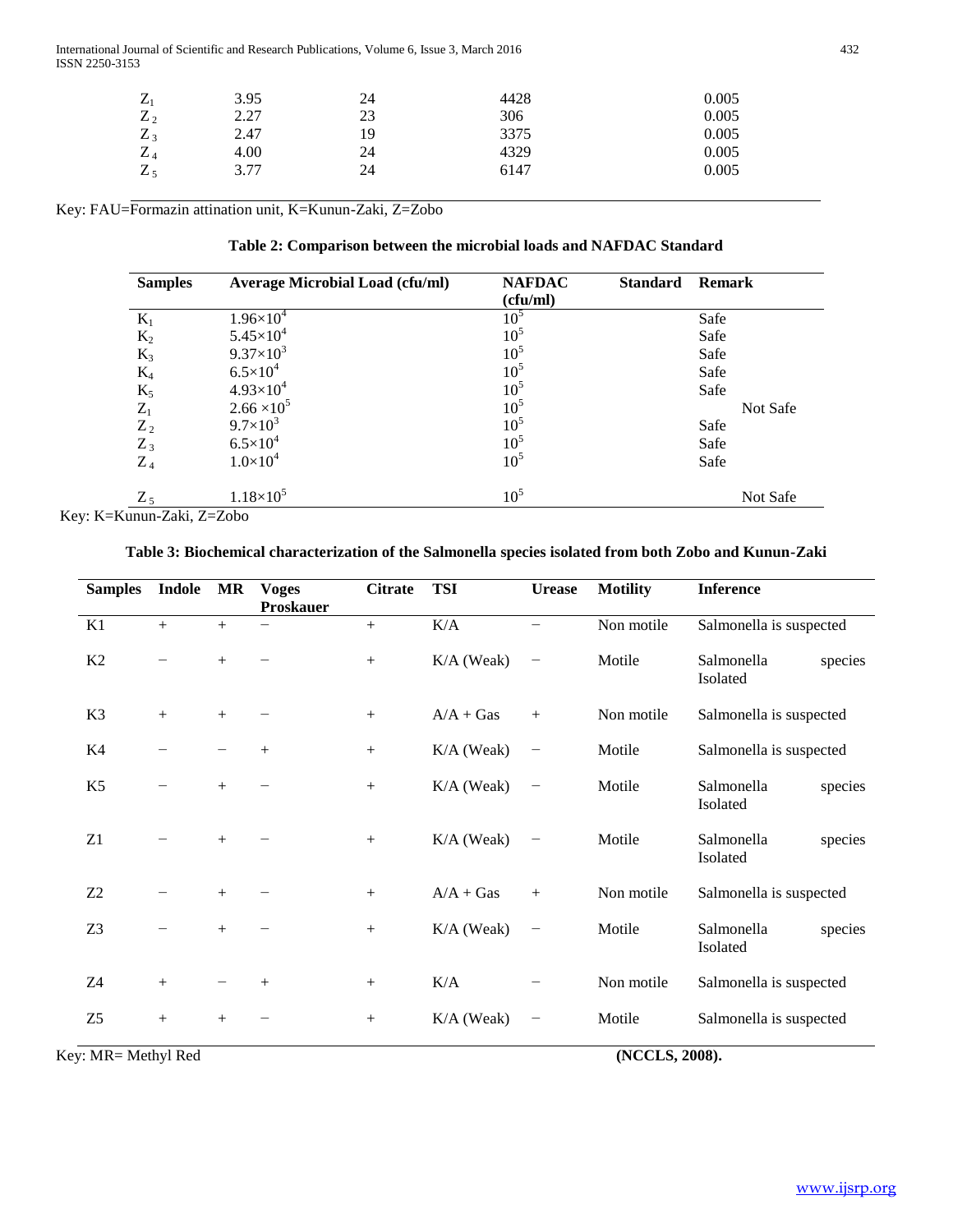| <b>Antibiotics</b> | <b>Highly sensitive</b> | Intermediate sensitive | <b>Resistant</b> |
|--------------------|-------------------------|------------------------|------------------|
| Amoxicillin        | $3(60\%)$               | $1(20\%)$              | $1(20\%)$        |
| Penicillin         | $0(0\%)$                | $1(20\%)$              | $4(80\%)$        |
| Augmentin          | $0(0\%)$                | $4(80\%)$              | $1(20\%)$        |
| Ciprofloxacin      | $1(20\%)$               | $3(60\%)$              | $1(20\%)$        |
| Septrin            | $3(60\%)$               | $0(0\%)$               | $2(40\%)$        |
| Chloramphenicol    | $4(80\%)$               | $0(0\%)$               | $1(20\%)$        |
| Erythromycin       | $1(20\%)$               | $1(20\%)$              | $3(60\%)$        |
| Streptomycin       | $3(60\%)$               | $0(0\%)$               | $2(40\%)$        |
| Tetracycline       | $2(40\%)$               | $2(40\%)$              | $1(20\%)$        |
| Pefloxacin         | $1(20\%)$               | $3(60\%)$              | $1(20\%)$        |

**Table 4: Antibiotic sensitivity profile of Salmonella species isolated from Zobo**

**Table 5: Antibiotic Sensitivity Profile of Salmonella species isolated from Kunun-Zaki**

| <b>Antibiotics</b> | <b>Highly sensitive</b> | Intermediate sensitive | <b>Resistant</b> |
|--------------------|-------------------------|------------------------|------------------|
| Amoxicillin        | $2(40\%)$               | $2(40\%)$              | $1(20\%)$        |
| Penicillin         | $0(0\%)$                | 2(40%)                 | $3(60\%)$        |
| Augmentin          | $0(0\%)$                | 2(40%)                 | $3(60\%)$        |
| Ciprofloxacin      | $0(0\%)$                | $0(0\%)$               | $5(100\%)$       |
| Septrin            | $0(0\%)$                | $2(40\%)$              | $3(60\%)$        |
| Chloramphenicol    | $3(60\%)$               | 2(40%)                 | $0(0\%)$         |
| Erythromycin       | $0(0\%)$                | 2(40%)                 | $3(60\%)$        |
| Streptomycin       | $5(100\%)$              | $0(0\%)$               | $0(0\%)$         |
| Tetracycline       | $3(60\%)$               | $0(0\%)$               | $2(40\%)$        |
| Pefloxacin         | $5(100\%)$              | $0(0\%)$               | $0(0\%)$         |

# IV. DISCUSSIONS

 Based on the findings of the research study, the physicochemical analysis of the local beverages analyzed showed that, all the samples are acidic with a pH range of 2.19 − 4.00 and lactic acid ranged from 0.002 − 0.005% (Table 1). The high acidic content of Kunun Zaki and Zobo may be the factor that inhibits the growth of many spoiling microbes. The findings concurs with the work of Terna *et al* (2002b) and Adeyemi and Umar (1994), who reported pH of 4.5−5.0 and documented that this pH (4.5−5.0) is effective in keeping the population of microbial contamination low, making the risk of Kunun-Zaki, borne infection or intoxication low.

 The microbial loads of Kunun-Zaki and Zobo were determined. Highest microbial load was recorded in the Zobo with bacterial count ranging between  $9.7 \times 10^3 - 2.66 \times 10^5$ cfu/ml. Least microbial load was recorded in the Kunun-Zaki with bacterial count ranging between 9.37  $\times 10^3 - 6.5 \times 10^4$ cfu/ml. Comparing the findings with the standard given by National Administration for food Drugs and Control (NAFDAC) which stated that fermented foods and beverages with mesophilic aerobic count above  $1 \times 10^5$  cfu/ml are not fit for human consumption (NAFDAC, 2004). Therefore, all the analyzed beverages (Kunun-Zaki and Zobo) were found to fall within the safe range, except samples  $Z_1$  and  $Z_5$  (Table 2). This may be attributed to the temperature of the beverages i.e.  $19-24^{\circ}$ C. This conformed to the work of Ahmed *et al.* (2003), who reported that Zobo can be stored for 45−90 days at ambient temperature of

18<sup>o</sup>C without change in colour and flavour. The presence of salmonella beyond the safe limit in the study agrees with the findings of Amusa *et al.* (2005), who reported that, despite the popularity of this local drink, it has been associated with some peculiar problems such as non-consistency in quality and short shelf-life. The studies of Terna *et al*, (2002a) and Umoh *et al*., (2006) showed that locally produced Kunun-Zaki may contain various undesirable contaminants which may affect its quality and can pose danger to consumers. Also the inconsistency in the quality of Kunun-Zaki drink may not be unconnected with the traditional technique of its production, whereas Akema *et al.,*  (2006) expressed that, most of the quality deterioration of the beverages and slow chemical changes occur during storage. These are responsible for changes in nutritional value, flavor, color and taste of the products.

 Based on the biochemical characterization of the isolates, after preliminary identification by microscopy and cultural appearance, the predominant isolates subjected to biochemical tests were found to be Methyl Red positive and Citrate positive. Some 6 (60%) of the isolates are motile while some 4 (40%) are non-motile (Table 3). This showed that majority of the isolates were confirmed to be salmonella species, which was known to be motile. The contamination may have developed as a result of poor handling, processing and storage as well as faecal contamination of human and domestic pet(s) origin. This is in line with the findings of LeJeune and Hancock (2001) who reported dogs and cats are potential sources of several zoonotic diseases, including salmonellosis. Flies also may spread the Salmonella, especially by cross contamination from fecal matter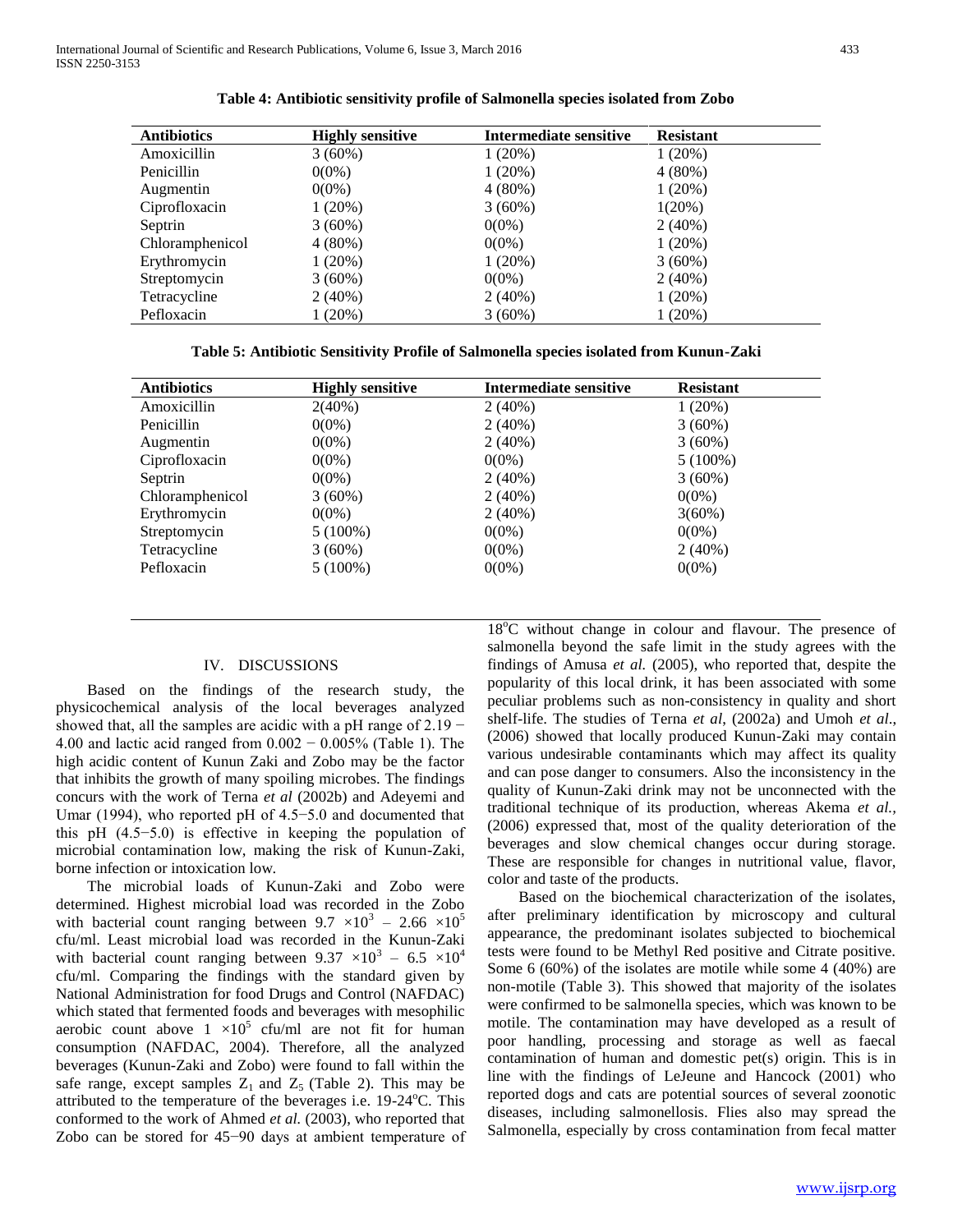to food and water. While, Rita *et al* (2006) opined that although ∼95% of cases of non-typhoidal salmonellosis in humans are associated with foodborne contamination, an unknown proportion of these cases are the result of contact with infected pets and contaminated pet food products.

 Based on the antimicrobial sensitivity profile of the isolated Salmonella species from Kunun-Zaki and Zobo, the isolates were found to be highly sensitive 5 (100%) to Pefloxacin and Streptomycin; followed by Chloramphenicol 4 (80%); and Tetracycline 3 (60%). The isolates were found to be relatively resistant to Ciprofloxacin 5 (100%) and Penicillin 4 (80%).

#### V. CONCLUSION

 Based on the findings of the research study, Kunun-Zaki and Zobo have appreciable counts of microbial loads, but they are found to be within normal/safe range given by National Administration for food Drugs and Control (NAFDAC), Nigeria. The predominant isolates are salmonella species. However, pH and temperature are some of the factors that influence microbial loads of Kunun-Zaki and Zobo. Antibiotics such as Streptomycin, Pefloxacin are highly active against the isolates, followed by Chloramphenicol and Tetracycline. The isolates were found to be resistant to Ciprofloxacin and Penicillin.

 Examination of foods for human consumption is important to ensure the safety of the food consumed and also its wholesomeness. To reduce contamination with microorganisms to a minimum and obtain a good keeping quality of the product, the raw materials used for the preparation should be examined for sterility. The equipment contacting the food should be adequately cleaned, sanitized and tested. The preservation process should be routinely checked; packaging and storage should be supervised.

 It is also recommended that the producers of local fermented beverages should practice personal hygiene, so that fermented beverages such as Kunun Zaki and Zobo may be free from pathogenic germs and safe for human consumption.

#### ACKNOWLEDGMENT

 We wish to express our gratitude to the Laboratory Technologists and Scientists Department of Veterinary Medicine Laboratory, Ahmadu Bello University, Zaria, Nigeria for their contributions during sample processing. We also wish to acknowledge the supports and contributions of the entire staff of Nigerian Institute of Leather and Science Technology, Zaria, Kaduna State, Nigeria for their guidance and technical support.

#### **REFERENCES**

- [1] Abegaz, K., Beyene, F., Langsrud, T. and Narvhus, J.A. (2002). Indigenous processing method and Raw materials of Borde,an Ethiopian Traditional fermented Beverage. The Journal of Food Technology in Africa. 7(2); 59- 64
- [2] Adesuyitan, J. A. and Adelekun, O. E. (2008). Evaluating the quality characteristics of Kunu produced from dry-milled sorghum. African Journal of Biotechnology. 7(13): 2244-2247.
- [3] Ademoranti, C.M.A. (1996). Standard methods for Water Effluent Analysis. 1st edition, Fokudex Press Ltd, Ibadan, Nigeria, pp111-117
- [4] Adeyemi, I. A. and Umar, S. (1994). Effect of method of Manufacture on the quality characteristics of Kunun-Zaki. Nigeria Food Journal, 12: 34-40
- [5] Ahmed, E. U., Musa N. and Ngoddy, P. O. (2003). Sensory Attributes of Extruded Cereal-Legume Blends for Instant Kunun-Zaki" Beverage Analogue. Proceeding of the 27th Annual NIFIST Conference. pg 84
- [6] Akema, O., Jiya, E. A., Akumka, D. D. and Mshilia, E. (2006). Influence of Malting on the Nutritional Characteristics of Kunun-Zaki. African Journal of Biotechnology 5(10): 996-1000.
- [7] Amusa, N. A., Ashaye, O. A., Aiyegbayo, A. A., Oladapo, M. O. O. and Afolabi, O. O. (2005). Microbiological and Nutritional Quality of Hawked sorrel Drinks (Zoborodo) (The Nigerian Locally Brewed Soft Drinks) Widely Consumed and Notable Drinks in Nigeria. Journal of Food, Agriculture and Environment, 3(3-4); 47-50.
- [8] APHA (1999). American Public Health Association, American Water Works Association, Water Environment Federation, pp1-46.
- [9] Bauer, A. W., Kirby, W. H. M., Sherris, J. C., and Turck, M. (2006). Antibiotic Susceptibility testing by a standardized single disk method. American Journal of Clinical Pathology, 45 493-496.
- [10] Centers for Disease control and prevention CDC (2008). Preliminary Food Net Report.
- [11] Centers for Disease Control and Prevention CDC (2007). Preliminary food net Data on the incident of infection with pathogens Transmitted commonly theory foods. MMWR. Morb. Wkly Rep; 58(13); 333-336
- [12] Cheesbrough, M. (2000). District Laboratory Practice in Tropical Countries. Cambridge University Press, UK; 2: 13—77.
- [13] LeJeune J. T, Hancock D. D. (2001). Public health concerns associated with feeding raw meats diets to dogs. J Am Vet Med Assoc; 219:1222–5.
- [14] Lydia, B., Norgatta, M., Pilar, O. and Manual, N. (1988). A Quantitative Study of Enterotxin Production by Sheep Milk Staphylococci. Journal of Applied Environmental Microbiology, 54(2): 566-569
- [15] NAFDAC (2004). National Agency for Food and Drug Agency. Beverage and Water quality standard for consumption. Annual Report. In: WHO (2004). Sanitation and Health programme. Managing water in the home.
- [16] National Committee for Clinical Laboratory Standards (NCCLS), (1990). Approved standard M7-A2: Standard Methods for Dilution Antimicrobial Tests with Bacteria that Grow Aerobically, 2nd ed. National Committee for Clinical Laboratory Standards, Villanova, Pa.
- [17] National Committee for Clinical Laboratory, (2008). Performance Standard for Antimicrobial Disk Susceptibility Test for Bacteria. 6th Edition. NCCLS
- [18] Nduka, U. and Yakubu, I. (1990). Public Health, Food and Industrial Microbiology. Uniben Press. Pp. 17-19.
- [19] Norcross, M. and Post, A. R. (2000). Problems of Antibiotics Resistant Salmonella that caused Complication in Medical Treatment. Journal of Animal Science, 68(3): 863-869
- [20] Rabah, A. B. and Ibrahim, M. L. (2010). Physico-Chemical and Microbiological Characterization of Soils Laden with Tannery Effluents in Sokoto, Nigeria. Nigerian Journal of Basic and Applied Science, 18(1): 65- 71
- [21] Rita, F., Richard, R., and Scott Weese, J. (2006). Human Health Implications of Salmonella-Contaminated Natural Pet Treats and Raw Pet Food. Clinical Infectious Diseases; 42:686–9. Retrieved from: http://cid.oxfordjournals.org/
- [22] Sadiq, S. I. and Malami, S. (2009). Comparative study of the effects of tannery effluents on two major streams in Sokoto State, Nigeria. Nig. J. Basic Appl. Sci. 17(1): 48-52.
- [23] Terna A. and Dookeran, Muyanja B. (2002a). Salmonella Infection in Emergency Medicine. A brief review Immunol Cell Biol. 85(2); 112-118.
- [24] Terna, Ayo and Dookeran, Muyanja B. (2002b) Role of Non-Host environments in the life style of salmonella and Escherichia coli. Applied and Environmental Microbiology, 69 (7): 3687-3694.
- [25] Umar, M., Akafyi, D. E., Abdulkarim, I. M., Yaya, A. A. and Danasabe, Y. J. (2015). Biochemical Characterization and Antibiogram Pattern of Streptococcus mutans isolated from Dental Unit, Sick-Bay, Ahmadu Bello University, Zaria, Nigeria. International Journal of Biological and Biomedical Sciences, 4 (10), PP. 063-066. Retrieved in October 2015 from: http://www.wrpjournals.com/journals/V/IJBBS
- [26] Umoh, V. J., Agbogu, V. N., Okuofu, C.A. , Smith, S. I. and Ameh, J.B. (2006). Study of the bacteriological and physiochemical indicators of